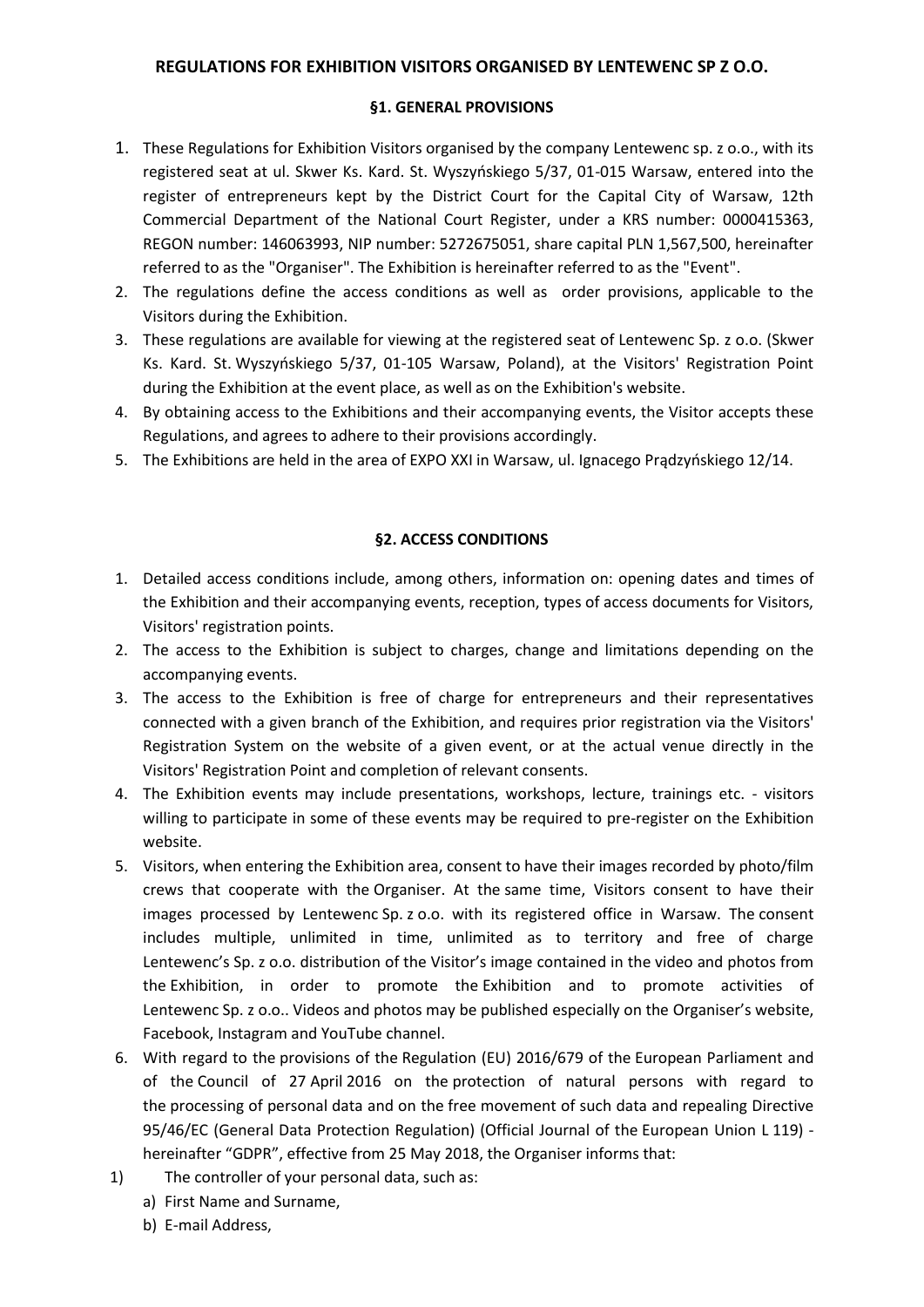c) Telephone Number,

d) Image,

is Lentewenc spółka z ograniczoną odpowiedzialnością with its registered office in Warsaw, at Skwer Ks. Kard. St. Wyszyńskiego 5/37, 01-015 Warsaw (hereinafter "Controller"). You may contact the Controller via e-mail: biuro@lentewenc.pl.

2) Your personal data will be processed by the Controller in accordance with the GDPR provisions, in order to hold and organise the Exhibition by Lentewenc Sp. z o.o., as well as to promote the Exhibition and activities of the Controller.

3) Your personal data will be processed under Article 6 Section 1(a) of the GDPR- "the data subject has given consent to the processing of his or her personal data for one or more specific purposes".

4) Personal data, that is processed based on your given consent, will be processed until this consent is withdrawn, or until you submit the request that must be taken into account, and that considers erasure of your personal data, restriction of the processing of your personal data, or objection to processing it.

5) You have the right to request from the Controller the access to your personal data, to have your personal data rectified, erased, or to have its processing restricted, and the right to have your data transferred.

6) You have the right to lodge a complaint with the supervisory authority, i.e. President of the Personal Data Protection Office.

7) Controller informs that the contact list of registered Visitors may be made available to the organisers of the events connected with the Exhibition.

- 7. Entrepreneurs/representatives/physical persons who do not represent the industry may be obliged to pay a fee to access these events. Up-to-date information on ticket prices are delivered by the Visitors' Registration Point staff. The organiser reserves the right to discontinue the entry ticket sales without providing a reason (e.g. in particular situations indicated in § 4 of these Regulations).
- 8. Media accreditations shall be issued at the Visitors' Registration Point. Granting an accreditation or lack thereof shall be decided by the Organiser or its representative. The decision to grant or refuse accreditation is final and is not subject to the right of appeal.

# **§3. OTHER SERVICES AND BENEFITS FOR VISITORS**

- 1. A free-of-charge Exhibition Catalogue is distributed only for Visitors registered on-line at the Visitors' Registration Point.
- 2. Guests may receive, along with the access document, a package of additional benefits (publishing companies, access to accompanying events, etc.) which is offered by the Exhibition.
- 3. During the Exhibition, a Visitor has the opportunity to access free consultations, advice, counselling etc. set forth in the Exhibition Programme.
- 4. In order to simplify the tour of the Exhibition or other events, the Organiser shall provide a uniform labelling of the Exhibitors' booths (not applicable to booths raised individually). Exhibition Catalogue also includes the booth location directory or a map.

## **§4. ORDER PROVISIONS**

1. Visitors may be present in the area of the Exhibition only within the time frames of the Exhibitions - a detailed schedule may be found on the website of a given event.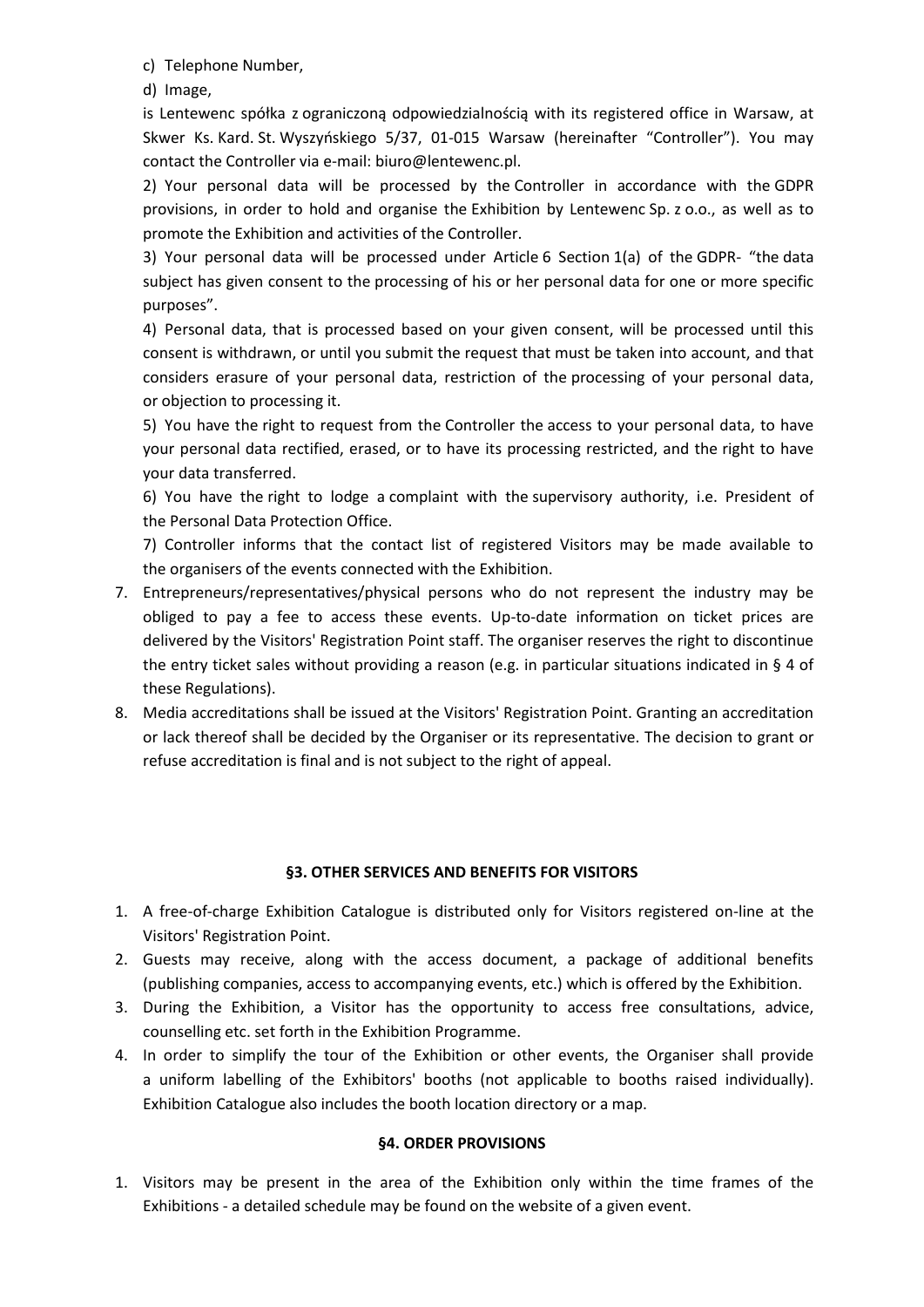- 2. Photographing, filming or sketching particular booths and Exhibits requires a prior consent from the Organiser. If the aforementioned actions should cause disturbance in the organisation or the flow of the Exhibition or its accompanying events, the Organiser shall issue a notice to refrain from such actions. Persons who do not observe this provision may be asked to leave the premises, upon the request of the Organiser.
- 3. Any and all commercial and promotional activities, fund-raisers not approved by the Organisers are strictly forbidden. This applies to any illegal activities hereunder.
- 4. Due to a commercial nature of the event, in order to ensure a relevant group of visitors the Organiser reserves the right to remove particular individuals from the Exhibition without stating a reason and with no further access to the Exhibition.
- 5. On the premises of the Exhibition, it is strictly forbidden:
	- a) to bring in and use: firearms, pyrotechnical equipment, hazardous chemical substances, open fire, other materials which constitute a fire threat, property damage or inflicting danger to the health and life of visitors;
	- b) to bring in and consume alcohol, distribute or use abusive substances;
	- c) to disturb the public order (e.g. a loud, aggressive behaviour);
	- d) to bring in animals, skateboards, bicycles etc. unless a permission is granted by the Organiser owing to the nature of some events;
	- e) smoking in the Exhibition, conference areas except for areas dedicated to that very action, labelled accordingly;
	- f) to contaminate the Exhibition premises by litter generated by oneself;
	- g) to destroy the infrastructure.
- 6. Persons under a visible influence of narcotics or alcohol, or those attempting to bring in alcohol, abusive substance or hazardous items shall not be permitted to enter the premises.
- 7. Failure to observe the restrictions set forth in section 5 items  $a$ ) g) shall result in the execution of the Organiser's right to immediately remove the Visitor from the Exhibition premises without the right to another entry, and, under justified circumstances, to notify the Police.
- 8. Visitors agree to:
	- a) respect the labelling of shut down areas which are subject to fire protection;
	- b) to follow the order instructions administered by the EXPO XXI Warsaw Centre staff owing to organisational issues or the necessity to secure the property and ensure safety of persons present at the Exhibition;
	- c) remove any self-generated litter by placing it in the containers;
	- d) children up to the age of 13 may be present at the Exhibition only under the adult supervision (parents, custodians etc.).

# **§5. LIABILITY AND INSURANCE**

- 1. The Exhibition Organisers reserve the right to call off, shorten or postpone the Exhibition, and thus shall inform the visitors of this fact in advance on their websites.
- 2. A Visitor undertakes to secure the property brought in to the Exhibition in case of any potential damage or loss, at their own cost and risk (e.g. keys, documents, hand luggage, laptop, photo camera, mobile phone etc.).
- 3. Visitors shall be held financially responsible for any damage caused to the Exhibition Organiser's property (damage, shortage, etc.). The damage assessment shall be made by the claimant in the presence of the Organiser and the Visitor or their representative, and shall be put in writing in a relevant report.
- 4. Parents or custodians are responsible for the safety of the children up to the age of 13.
- 5. Organised groups chaperones shall be responsible for the safety of their people in care, and is obliged to ensure that they abide by the order regulations.